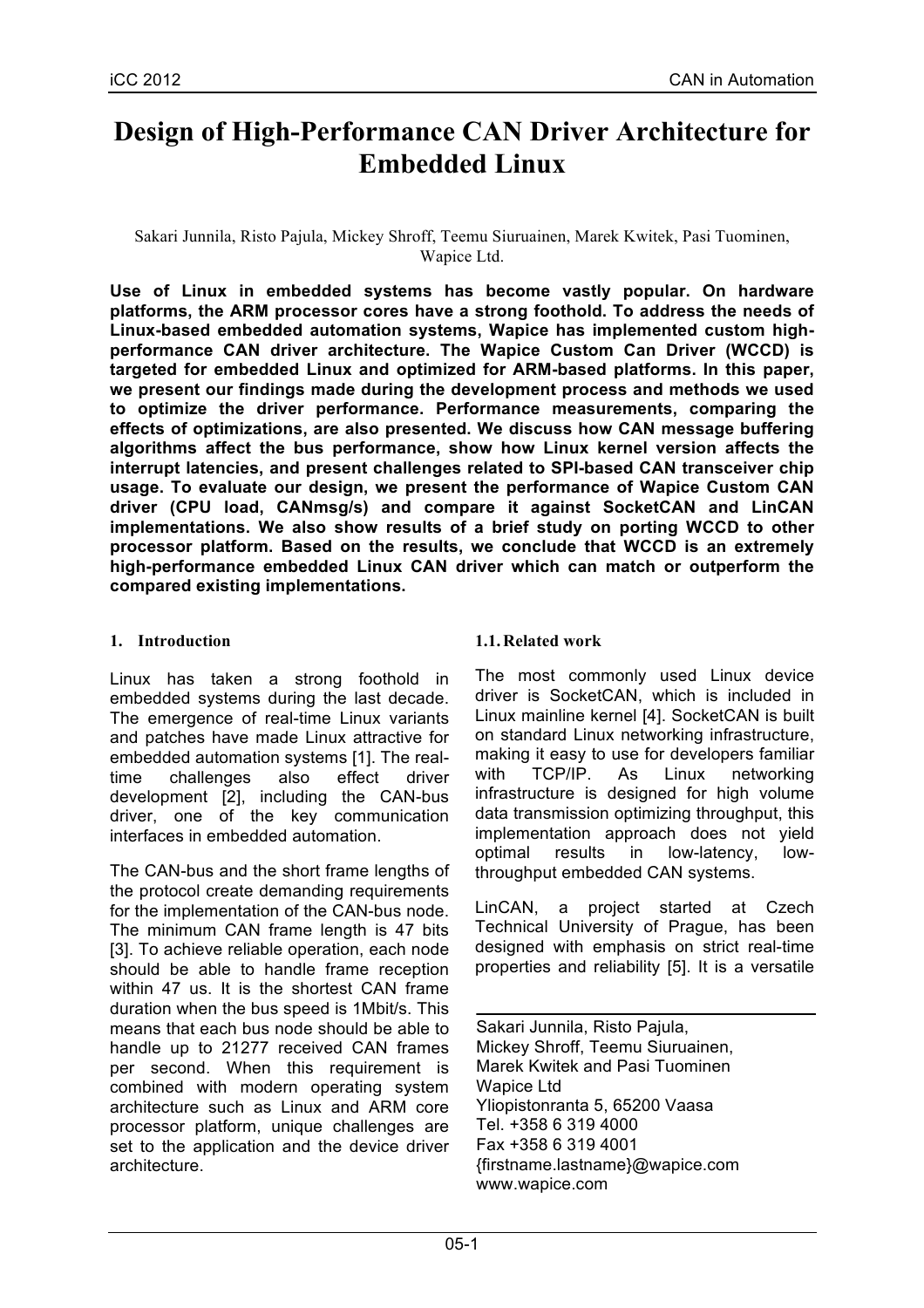driver which has also been ported to various platforms and is available as open source code. It is implemented as a Linux character device driver. A downside with the LinCAN vs. SocketCAN has been the lack of a common API. As a solution, a SocketCAN compatible VCA (Virtual CAN API) has been proposed and implemented [5]. LinCAN is not included in Linux mainline kernel.

LinCAN was developed to address the RTperformance drawbacks of SocketCAN, and as such has similar goals to our work. The developers of LinCAN have compared their driver performance to SocketCAN in [5], which is closely related to the work presented in this paper.

# **1.2.Background and goals**

Our work was inspired by the development of a CAN-over-Ethernet gateway device [6], a configurable platform for real-time monitoring applications. It used a proprietary CAN-based protocol with high CAN-bus frame rate of over 8000 messages per second. The gateway device has an Atmel AT91 SAM9260 microcontroller with ARM 926EJ-S core running at 180 MHz. CAN-bus interface is implemented with Microchip MCP2515 CAN controller. The microcontroller communicates with the CAN controller through Serial Peripheral Interface (SPI) bus.

The gateway device used SocketCAN as its original CAN driver implementation and publicly available MCP2515 device driver. The driver was later merged into the 2.6.33 kernel. The work progressed in three phases. At first, the platform and device driver optimizations were applied to the SocketCAN driver. Even with full platform optimizations the performance requirements of the application were not met. In the second phase, the LinCAN driver was ported to the gateway device. Performance was compared, but also LinCAN couldn't match the performance requirements. This led to the design of the Wapice Custom CAN Driver (WCCD). It uses the same platform and CAN chip device driver optimizations but specifically addresses the problems in the CAN message buffering. It also optimizes the interface between the kernel space and the user space application. The

following design constrains were defined for the WCCD.

- The driver architecture should have high performance and it should handle full theoretical CAN message rate.
- It should consume as little as possible of the CPU time.
- It should minimize the messages lost due to HW buffer overflow situations.

The following aspect in the driver design was not considered important:

• Ability to read CAN messages from multiple user space threads.

We studied the previously mentioned CAN driver alternatives and present an optimized driver implementation, measure and evaluate its performance, and discuss the drawbacks with our chosen optimizations. The following Section 2 presents common optimization methods that can be applied. Section 3 presents our driver architecture and the applied optimizations. The performance of the driver was compared against the SocketCAN and the LinCAN drivers. These results are presented in Section 4. This is followed by Conclusions and ending with discussion based on the results in Section 6.

# **2. Optimization methods**

We have identified five critical implementation areas: Interrupts, direct memory access (DMA), inlining, use of locks and branch hints.

# **2.1.Interrupts**

Interrupts can cause a significant amount of CPU load to the system if the interrupt rate is high. Each interrupt results in at least one context save and reload procedure. In traditional Linux systems, the interrupt service routine (ISR) schedules the occurring interrupts inside the interrupt task context. Normally, the ISR is also divided to top and bottom halves. The bottom half is signaled from the interrupt thread context.

In a preempt-RT Linux, interrupts are normally run in their own thread context. The benefit of threaded interrupts is that they can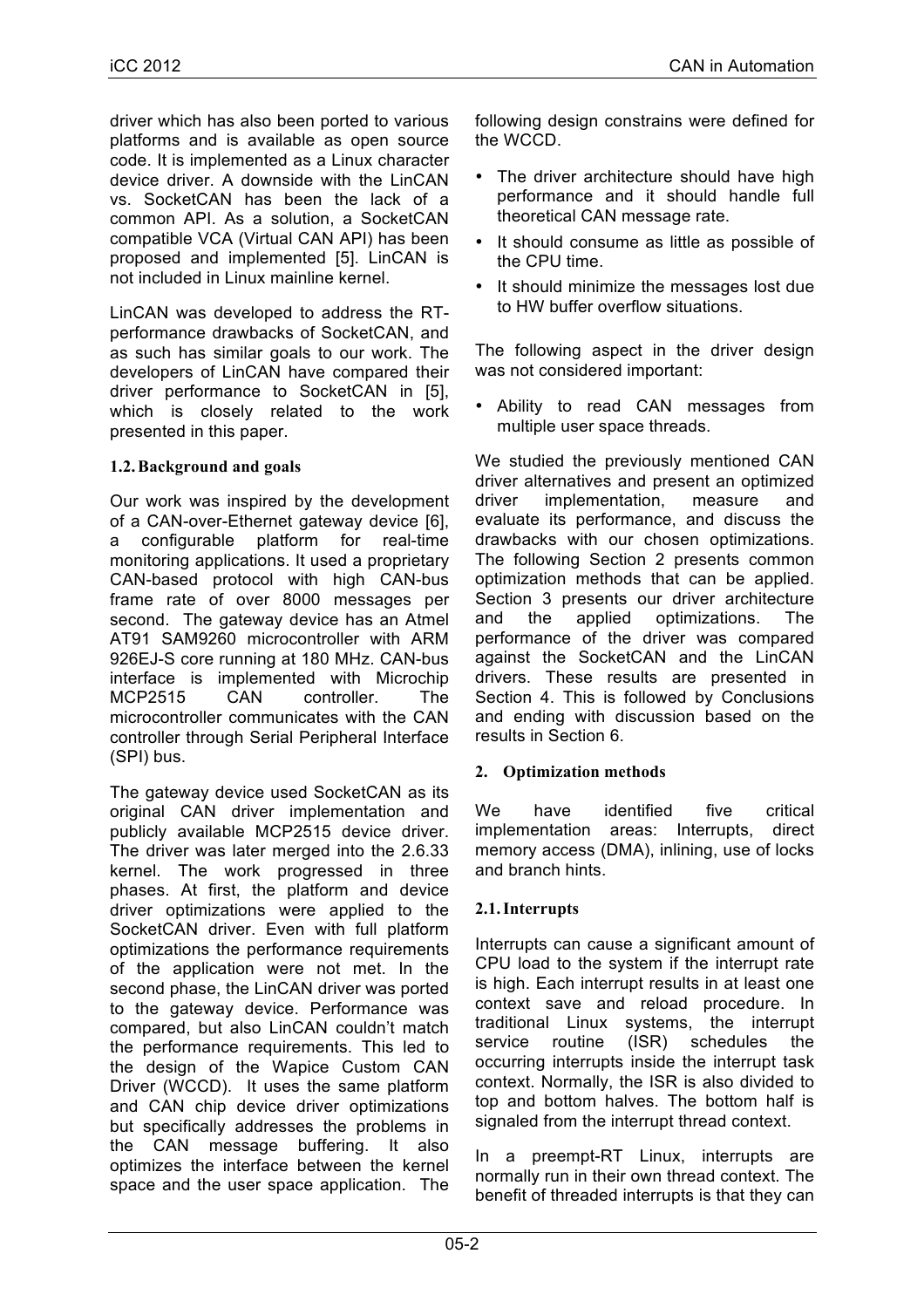be prioritized. In addition, the preempt-RT Linux provides a mechanism to run ISR's in the interrupt context.

Due to the amount of context switches needed in the Linux architecture, the frequency of interrupts should be minimized and possible code paths should be made as short as possible for optimum performance. They introduce latency to the system.

## **2.2.DMA**

Most modern CPU's allow memory transfer operations to be offloaded from the CPU to DMA engine, which can be used to move data between memory locations and peripheral devices. Normally an interrupt is generated when a DMA transfer has completed. Using the DMA engine, an application can perform other operations while memory content is transferred.

Use of DMA requires platform dependent code to allow DMA buffers to remain coherent throughout transactions. Platform itself defines where DMA buffering can be used.

# **2.3.Inlining**

Generally, it is good to have functions to separate functionalities and to reduce the amount of program code. However, every function call causes several register writes on target CPU. This is not an issue on functions which are called only a few times, but for functions that are called several thousands of times a second, the amount of time spent accumulates. When a function is inlined, the function call is replaced with the content of your function. It will increase the size of your final binary, but it can speed it up moderately.

GCC, a popular Linux compiler, only takes the inline keyword as a hint, which may not be taken into account. Functions can be forced to be inlined regardless of the optimization level by setting a special attribute. The attribute is defined after the function name like this:

*inline int YourFunction(void) \_\_attribute\_\_((always\_inline));*

**2.4.Use of locks**

In all multi-threaded systems some kind of mutual exclusion mechanism is needed to ensure validity of the shared data. Operating systems usually provide mutexes, semaphores, spinlocks and critical sections for this purpose. Usage of these mechanisms can be relatively CPU time expensive. Alternatively an atomic operation support can be used to implement simple synchronization between threads and interrupts. Linux OS provides a platform dependent atomic API that is available for many CPU platforms. This API can be used to implement efficient algorithms and to synchronize data between threads.

The ARMv5 CPU core architecture used on our target processor does not provide CPU instruction set support for the implementation of the atomic API. Instead, the implementation uses short critical sections where interrupt are blocked.

## **2.5.Branch hints**

If the CPU execution jumps to a branch that the CPU branch prediction logic has not been able to predict, the CPU instruction pipeline has to be flushed. Flushing can cause a delay of several clock cycles. It is advisable at the source code level to provide hints for the compiler when there is strong probability of certain condition with a compiler keyword. GCC provides mechanism for static source code level branch prediction hints. This allows the code to be organized so that in the more likely code path the execution is linear. Linux kernel provides preprocessor macros likely() and unlikely() to control the branch prediction.

#### **3. Linux CAN device driver implementation**

In general, a device driver is a software component which provides access to a HW resource (device). From the main operation viewpoint a low-level communication peripheral driver such as CAN device driver has three main tasks: receive, transmit and media/bus control. In addition, the device driver has operating system dependent functionalities. Implementation of receive and transmit operations define the practical driver performance: latency and throughput. For our driver design, the main goal was to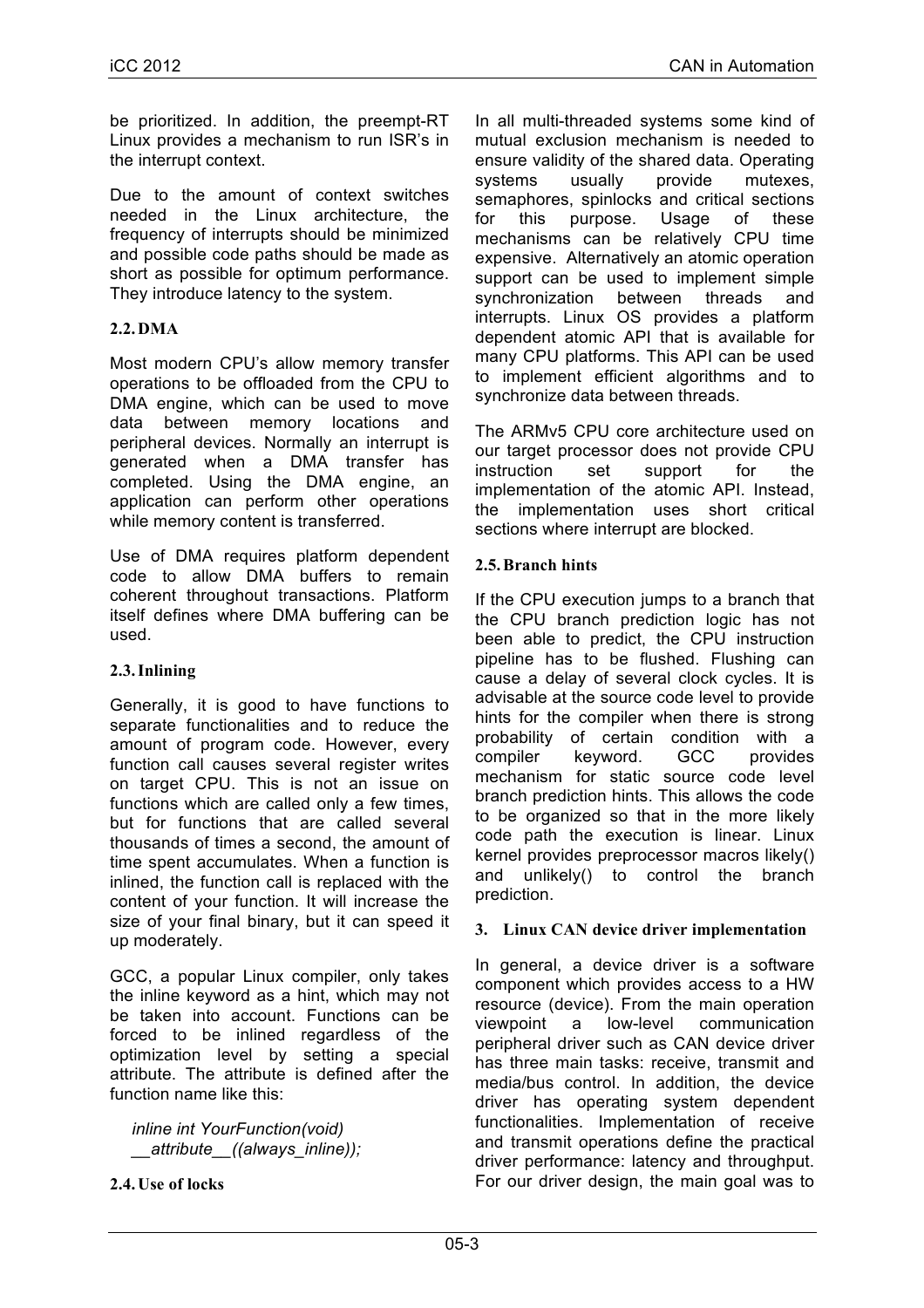obtain high-performance buffer read and write operations.

To obtain high performance, we made the following design decisions, for which reasoning is given later:

- Implement driver as character device.
- Interrupt service routine (ISR) should never have to wait while adding CAN frames to the buffer.
	- o ISR operation can never be interrupted by the character device reading the buffer. No operation is done while ISR is using the buffer.
	- o Character device's buffer operation can be interrupted at any moment by the CAN ISR.
- Multiple CAN frames can be read at once.
- One-way communication in reception; ISR adds CAN frames and character device reads them from the buffer.
- Received CAN frames are overwritten by new frames if no more free space is available in the buffer.

The character device driver implementation principle is presented in Figure 1. IOCTL is used to set read timeout, bitrate and other configuration options. Timer counter interrupt is used to schedule buffer reads. The architecture of WCCD is shown in Figure 2.

#### **3.1.Platform resources**

The MCP2515 has two CAN message reception buffers with rollover support. Thus 2-stage primitive HW FIFO is possible [7]. After the reception of the first message (First buffer is full), the MCP2515 will generate a CPU interrupt. In the worst case situation, this gives 2\*47 us theoretical minimum for the CPU to service the interrupt and read the message through SPI before an HW buffer overflow can occur.

The time to handle a CAN message reception can be divided to following phases; ISR latency, the SPI transaction time and the software overhead in the interrupt service routine.

#### **3.2.Performed platform optimizations**



**Figure 1. Receive buffer implementation.**



| Figure 2. WCCD architecture on ARM platform using an |  |
|------------------------------------------------------|--|
| external SPI CAN-controller (MPC2515).               |  |

The interrupt latency in the system has been optimized by using Preempt-RT patched kernel. The Preempt-RT patch moves normal ISR routines to tasks, which provides better priorization between interrupts and overall interrupt latency. The IRQF\_NODELAY flag provided by the Preempt-RT framework was used to prioritize the MCP2515 CAN ISR and thus the CAN message handling over all the other functionalities in the system. Different kernel versions were tested and the effects of the kernel versions to the ISR latency are displayed in Table 1.

The interrupt latency has been measured by initializing a CPU peripheral timer interrupt to

| Table 1. Kernel version effect on ISR latency. |  |  |
|------------------------------------------------|--|--|
|                                                |  |  |

|                | Min<br>(us) | Avg<br>(us) | Max<br>(us) | Max -<br>USB (us) |
|----------------|-------------|-------------|-------------|-------------------|
| 2.6.29.6-rt24  | 8.2         | 13          | 108         | 131               |
| 2.6.31.12-rt20 | 9.2         | 13.9        | 115.6       | 125               |
| 2.6.29.6       | 5.7         | 10.4        | 77          | 6727              |
| 2.6.31.12      | 7.6         | 11.4        | 88.1        | 6572              |

be performed in the overflow situation. The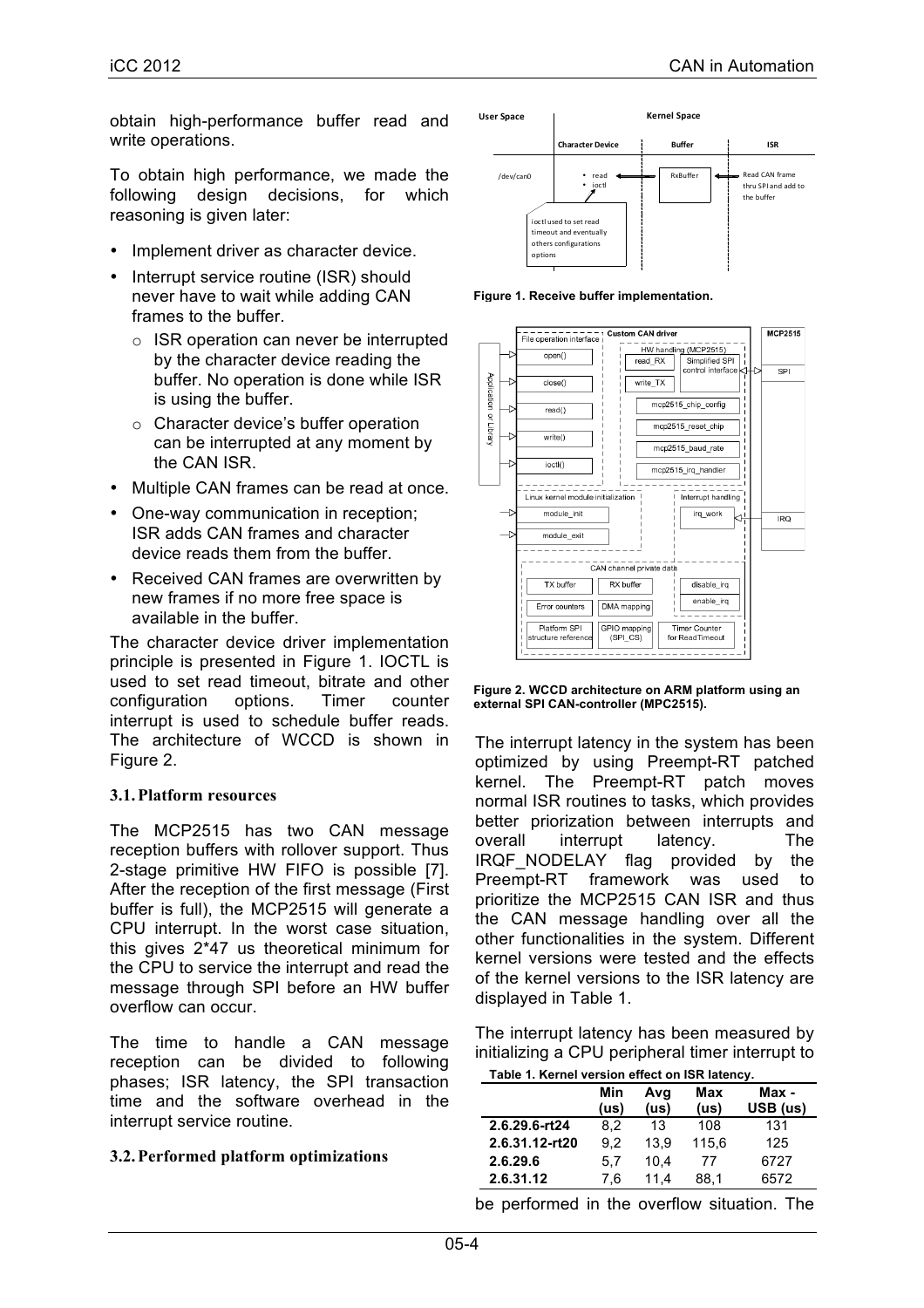free running counter of the timer is sampled in the ISR and the interrupt latency is calculated from the value of the free running counter. Over 2000 interrupts were sampled to get the results for the interrupt latencies. During the test, 10 user space threads were running with 100 % CPU utilization. The Max-USB results demonstrate the interrupt latency during the insertion of USB memory stick and mounting of the FAT file system. From the results we can conclude that the non-preempt-RT systems can provide better average latency but they fail to perform deterministically under some operating situations. Also, the maximum measured latency indicates that it is impossible to guarantee no loss of CAN frames, because the maximum interrupt latency should be less than two CAN frame transmission times (MCP2515 has two reception buffers).

# **3.2.1. PIO optimizations**

In the hardware platform used, the MCP2515 interrupt line is connected to the Parallel Input/Output (PIO) controller of the Atmel AT91SAM9260 microcontroller. The PIO controller can be configured to give interrupts from the PIO pin status changes. In the AT91 Linux port, the PIO controller interrupts are handled in the different code path than other interrupts. The PIO interrupt handling was optimized by replacing the loop through the PIO\_ISR status flags with instructions that resolve the first bit set in the word.

#### **3.2.2. MCP2515 interrupt handling optimizations**

The interrupt service routine of the MCP2515 was optimized heavily. Normal micro optimization and static branch prediction techniques were used in this critical code. Also function inlining was used heavily. Logic for the ISR was implemented to disable further interrupt requests from the MCP2515 while executing the ISR. At the end of the ISR routine the PIO pin, normally used as the interrupt pin, is polled in the digital input mode to check if the MCP2515 is still trying to interrupt the processor. With PIO polling, a possible second interrupt can be serviced without unnecessary ISR generation. Depending on the CAN message length, message transmission timing and interrupt latencies; this method can significantly reduce the interrupts from MCP2515.

# **3.2.3. DMA optimizations**

The data transfer to and from the MCP2515 is implemented using the SPI-bus. The AT91SAM9260 supports DMA transfer from the SPI peripheral device receive and transmit buffers directly to the memory of the CPU. The original MCP2515 driver utilized the kernel's DMA buffer allocation dma alloc coherent()–API and the spi message init() interface. In the target platform, this results in a DMA buffer mapping for each SPI transaction. According to our measurements, a more efficient way is to use the streaming DMA mapping API provided by the kernel. In this implementation, the kernel provides API for the DMA buffer synchronization: the dma sync single for cpu() –function is called to ensure the data in the buffer can be used by the CPU. Before data in the transfer buffer is started again, the dma\_sync\_single\_for\_device() –function must be called to give the ownership of the buffer back to DMA engine. This also ensures the data has been flushed from the cache to the memory before the transfer is started. According to our measurements, the DMA buffer handling optimization saved 16 us from each receive message interrupt.

# **3.2.4. SPI handling optimizations**

The MCP2515 has an SPI interface with maximum SPI clock frequency of 10 MHz [7]. For the receive messages, the most efficient way to service the MCP2515 interrupt requires two SPI transfers. First, the CANITF register is read. The second transfer reads the message buffer content. An SPI transfer requires 3+14 = 17 bytes of data to be transferred through the SPI interface. With 10 Mhz clock, the theoretical minimum for SPI traffic is 13.6 us. The AT91 Linux kernel SPI implementation for the MCP2515 usage was optimized by inlining the code manually in the MCP2515 ISR. Additionally, the SPI implementation was modified to not to generate interrupts; instead the SPI peripheral is polled for the transfer completion from the status flag of SPI peripheral. The current implementation is MCP2515 specific. It would be possible to create a generic AT91 SPI driver which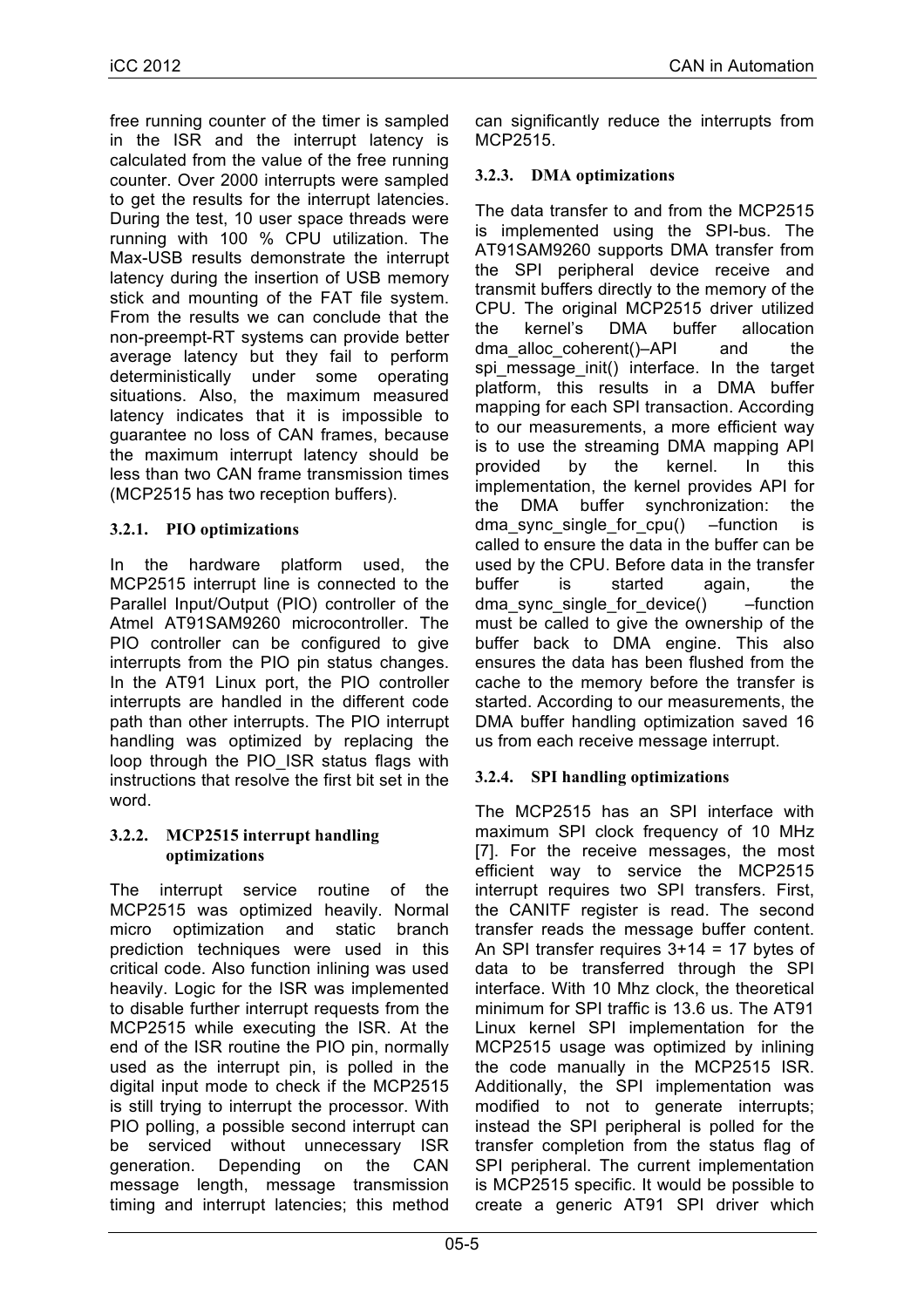would provide generic purpose SPI functionality with the same benefits for the short SPI transactions assuming that completion polling is shorter than the interrupt latency.

## **3.3.Receive buffer implementation**

CAN driver receive buffers are usually implemented as ring buffers. They require lock mechanisms during read/write operations: new data cannot be added to the buffer while it is being read. This can increase receive latency.

The receive buffer for the CAN message reception was implemented using a single writer single reader non-blocking algorithm utilizing the Atomic API. This approach minimizes the usage and length of the critical sections and the priority inversion with user space process and the ISR.

## **3.4.Transmit buffer implementation**

The CAN frame write operation in WCCD is implemented with asynchronous I/O. The write operation copies the CAN message data to the internal circular buffers. Driver handles internally the pointers to the head and tail of the buffer.

As a general note, sending as many messages as possible at once reduces the amount of switches between user-space and kernel, and improves the performance.

# **3.5.Driver usage**

At driver API level, read & write is performed using a 20-byte data structure representing CAN frame data to ensure minimum CPU load. If less than full CAN frame is to be sent, the data size field is set to indicate the amount of data and unused data fields are left blank. Only one thread can read from the device file at any given time.

The device read function blocks until a specific timeout occurs. This enables the driver to receive multiple frames and return them to user space with one read() system call. The timeout can be set by the user with IOCTL–function.

## **3.6.Port to PowerPC**

As the receive buffer implementation didn't have platform dependencies, we ported it to a PowerPC based platform previously using SocketCAN. The major difference between the platforms was the internal CAN peripheral vs. the SPI CAN controller used in the ARM platform.

#### **4. Results**

The following sections present our performance measurement results. Majority of the measurements vere performed on the ARM core platform. For comparison, we ported part of the driver stack to PowerPC, and repeated CPU load and receive latency measurements on it.

## **4.1.ARM platform**

The ARM implementation results were obtained with Atmel AT91SAM9260-based hardware running custom Linux kernel version 2.6.29.6-rt24. SocketCAN comparisons were made with version dated 21.8.2009 and LinCAN measurements with version 0.3.4 (March-2009). These were the version available at the start of this work. The WCCD measurements were made with WCCD version 2.2.0.

Figure 3 shows CPU load when receiving CAN frames at different frame rates. Figure 4 shows similar CPU load when sending echo messages to another device. As can be seen from both the figures, WCCD load on CPU is significantly lower. To review the sources of receive latency, Figure 5 shows the CAN ISR execution time for reception.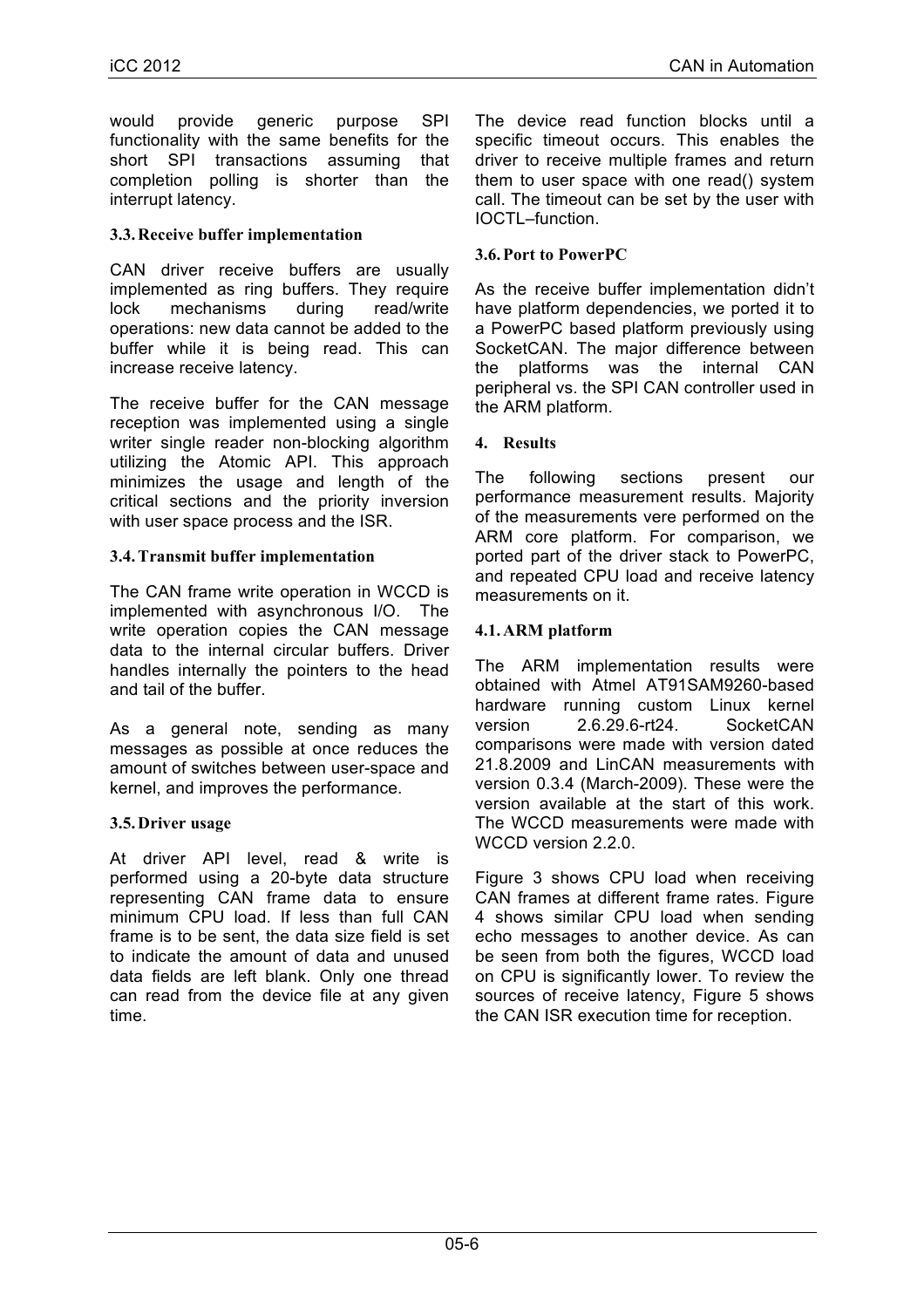

**Figure 3. CPU load on receive.**



**Figure 4. CPU load on echo.**







<sup>0 % 20 % 40 % 60 % 80 % 100 %</sup> 

**Figure 6. Measured CPU load when transmitting 1000 frames/s.**

Figure 6 shows CPU load on transmit.

Again, WCCD load is significantly lower. We also measured CAN message transmit latencies for WCCD, which are listed in Table 2. The measurements were performed at 1 Mbit and 250 kbit bus modes. First column shows time from userspace application write call to data on bus. Second column shows the same measurement for driver only. The third column lists the time for the driver when three frames are written to the bus.

#### **4.2.PowerPC platform**

For comparison, we ported our CAN driver receive stack to a Freescale MPC5200B PowerPC-based platform. This was done to verify that the receive buffer optimizations were not platform dependent. Linux kernel version for the device was 2.6.23.1 with somewhat older SocketCAN revision 454 (3.8.2007). The IPB-bus used by MSCAN peripheral was set to 66 MHz.

Figure 7 is similar to ARM measurement Figure 5, and compares CAN receive ISR execution time with normal SocketCAN and with WCCD receive buffer implementation. Figure 8 shows the CPU load with different receive rates at 1 Mbps bus speed.

#### **5. Conclusions**

Our measurements show that the proposed implementation has significantly lower CPU load both on transmit and receive operations. In addition, receive interrupt execution time is notably shorter and transmit latencies are very short. The measurements have been partly verified on another processor platform with similar results. We conclude that WCCD is highly optimal CAN driver for applications requiring low-latency and low CPU-load. The implemented optimizations propose some

**Table 2. Measured CAN-message write times (us). Writetime is the time taken for the write-call execution. Startdelay is the time from start of write call to beginning of bus activity. Total-time is the time from start of write command to end of bus transmission.**

|                   | 1Mbit            |    |          | 250 kbit         |     |          |  |
|-------------------|------------------|----|----------|------------------|-----|----------|--|
|                   | 1 frame          |    | 3 frames | 1 frame          |     | 3 frames |  |
|                   | userspace driver |    | driver   | userspace driver |     | diver    |  |
| Write-time        | 74               | 50 | 50       | 70               | 50  | 50       |  |
| Start-delay       | 52               | 48 | 48       | 55               | 51  | 50       |  |
| <b>Total-time</b> | 94               | 99 | 335      | 220              | 240 | 850      |  |
| 1st frame         |                  |    | 100      |                  |     | 250      |  |
| 2nd frame         |                  |    | 125      |                  |     | 300      |  |
| 3rd frame         |                  |    | 110      |                  |     | 300      |  |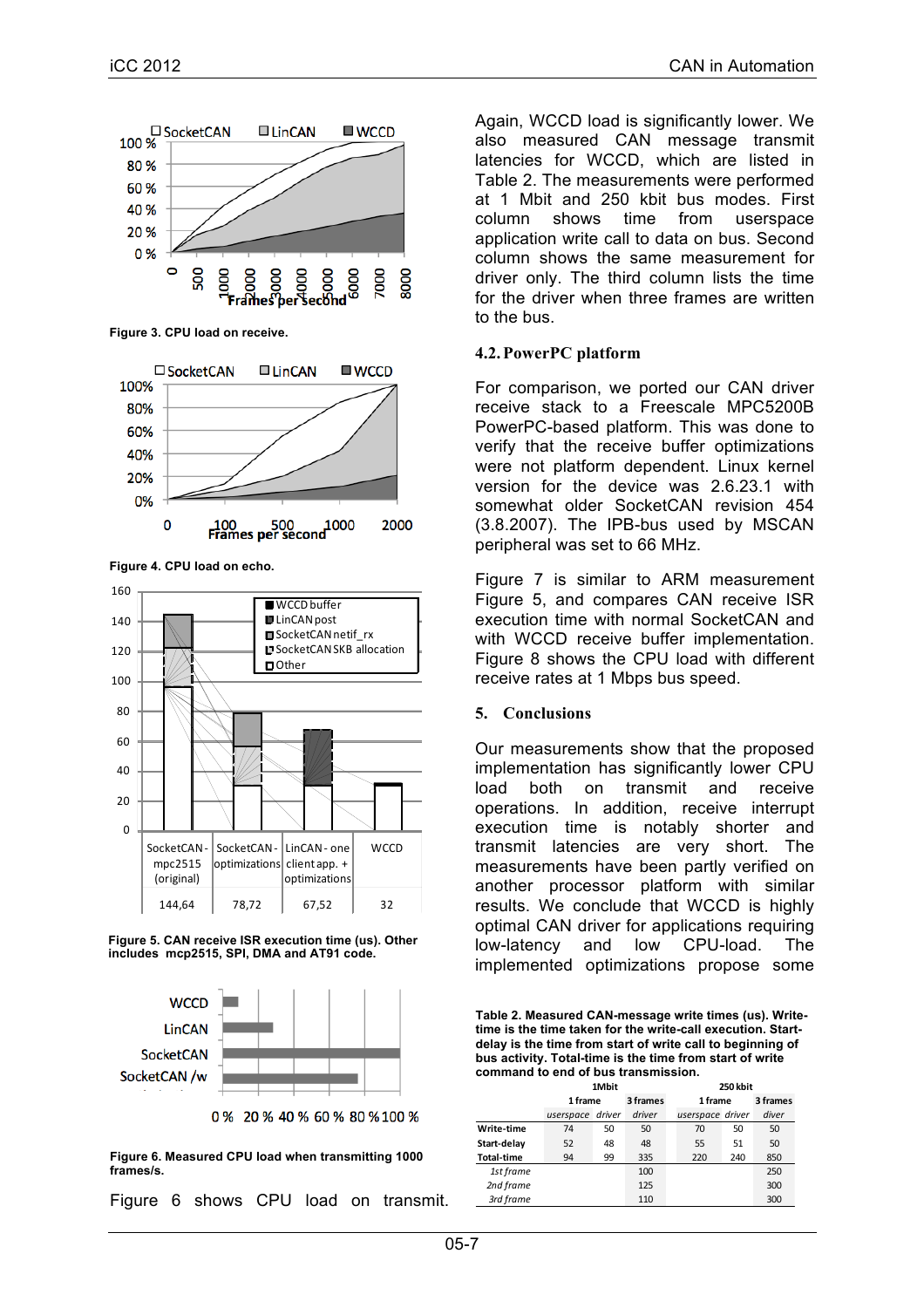

limitations to the driver use. **Figure 7. CAN receive ISR execution time (us). Tasks listed in execution order (earliest at bottom).**

#### **6. Discussion**

The WCCD driver architecture performs significantly better than the standard solutions in high bus load environments, especially on CPU platforms with limited resources. For the ARM-based gateway device implementation, we have been able to achieve nearly lossless CAN message reception that was impossible with SocketCAN or LinCAN drivers. We have also tested the driver's performance with extremely high bus loads and have been able to receive over 20000 CAN messages per second. To achieve this, we had to make significant amount of optimizations also to the platform and low-level driver code outside of the CAN driver framework. But as the evaluation of the executed performance measurements show, the usage of the WCCD driver architecture provides clear benefits over alternative CAN driver implementations.

As the usage of the Linux for the demanding CAN-bus systems increases, it seems justifiable to create a custom CAN driver architecture and optimize the platform code for a specific purpose to achieve reliable operation.

The biggest downside for the usage of the WCCD is the lack of a standard interface. Standard software cannot be used with it without porting it to the WCCD driver API. However, embedded systems applications are often proprietary and developed to some specific purpose.



**Figure 8. CPU load on CAN receive, PowerPC platform.** 

As mentioned before, the reading of data from two or more threads or processes is not currently supported. Adding multithreaded (and multiprocess) read, would roughly double the time it currently takes to write to the receive buffer. However, writing data from multiple threads to the device driver is supported.

The platform optimizations made for AT91 Linux port have not been sent to the Linux community as the changes are highly board specific and would require further work to make them more generic. The SPI optimizations made to support the usage from hard interrupt context would probably benefit many projects. However, this would require major work in the whole SPI subsystem of the kernel.